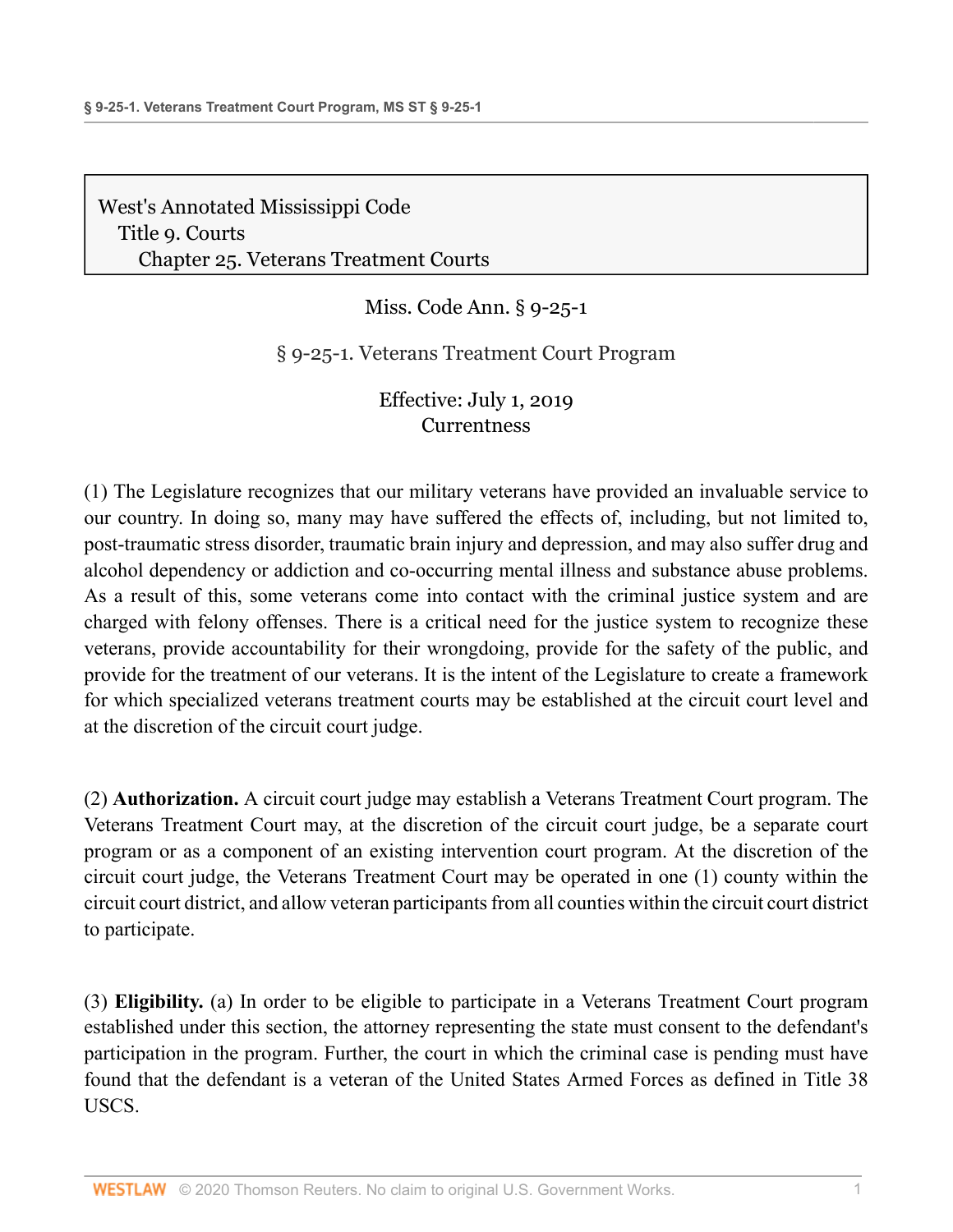(b) Participation in the services of an alcohol and drug intervention component shall only be open to the individuals over whom the court has jurisdiction, except that the court may agree to provide the services for individuals referred from another Veterans Treatment Court. In cases transferred from another jurisdiction, the receiving judge shall act as a special master and make recommendations to the sentencing judge.

(c)(i) As a condition of participation in a Veterans Treatment Court, a participant may be required to undergo a chemical test or a series of chemical tests as specified by the Veterans Treatment Court program. A participant may be held liable for costs associated with all chemical tests required under this section. However, a judge may waive any fees for testing.

(ii) A laboratory that performs chemical tests under this section shall report the results of the tests to the Veterans Treatment Courts.

(d) A person does not have the right to participate in a Veterans Treatment Court program under this chapter. The court having jurisdiction over a person for a matter before the court shall have the final determination about whether the person may participate in the Veterans Treatment Court program.

(e) A defendant shall be excluded from participating in a Veterans Treatment Court program if any one (1) of the following applies:

(i) The crime before the court is a crime of violence as set forth in paragraph (c) of this subsection.

(ii) The defendant does not demonstrate a willingness to participate in a treatment program.

(iii) The defendant has been previously convicted of a felony crime of violence including, but not limited to: murder, rape, sexual battery, statutory rape of a child under the age of sixteen (16), armed robbery, arson, aggravated kidnapping, aggravated assault, stalking, or any offense involving the discharge of a firearm or where serious bodily injury or death resulted to any person.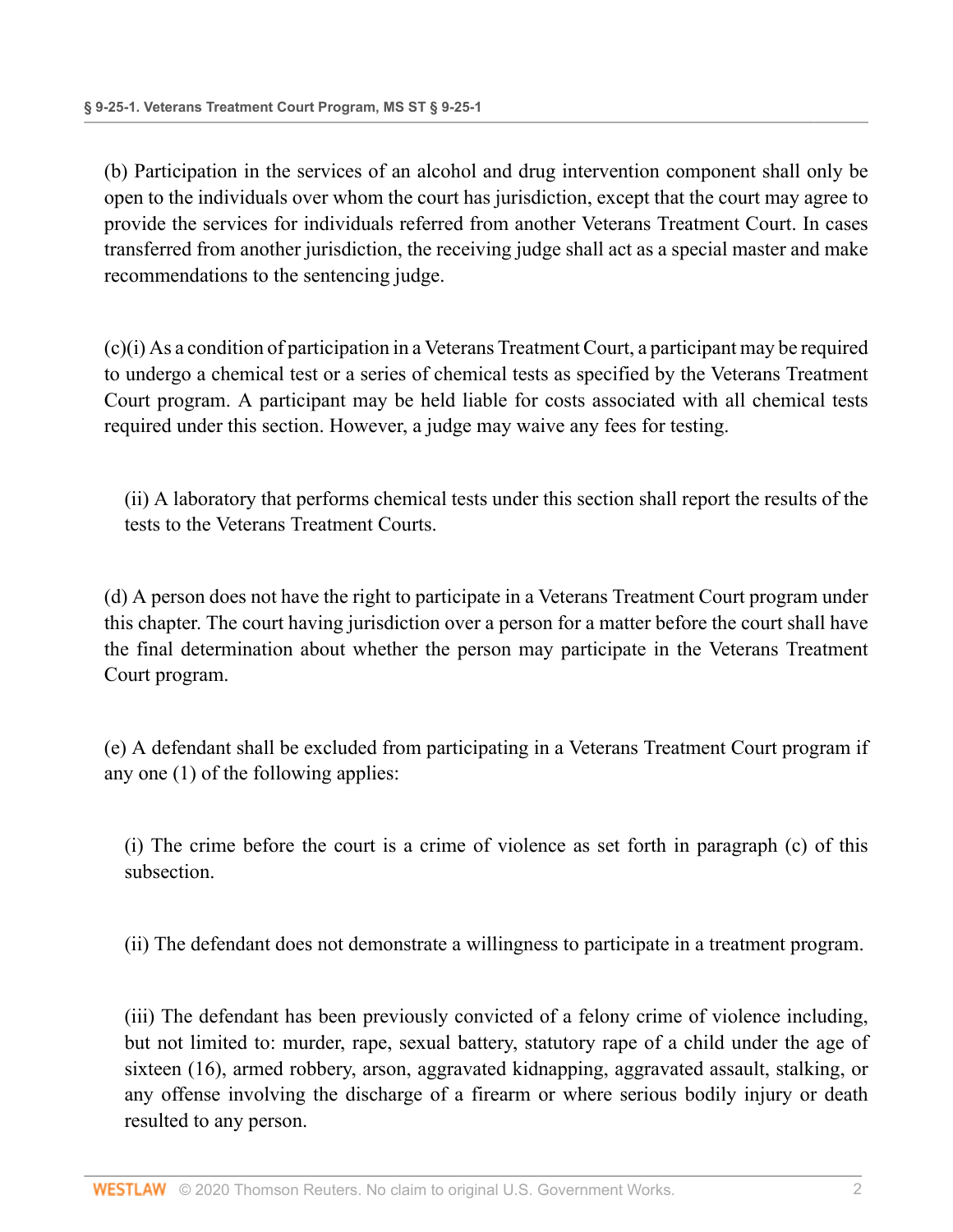(f) The court in which the criminal case is pending shall allow an eligible defendant to choose whether to proceed through the Veterans Treatment Court program or otherwise through the justice system.

(g) Proof of matters under this section may be submitted to the court in which the criminal case is pending in any form the court determines to be appropriate, including military service and medical records, previous determinations of a disability by a veteran's organization or by the United States Department of Veterans Affairs, testimony or affidavits of other veterans or service members, and prior determinations of eligibility for benefits by any state or county veterans office.

(4) **Administrative Office of Courts.** With regard to any Veterans Treatment Court established under this chapter, the Administrative Office of Courts may do the following:

(a) Ensure that the structure of the intervention component complies with rules adopted under this chapter and applicable federal regulations.

(b) Revoke the authorization of a program upon a determination that the program does not comply with rules adopted under this chapter and applicable federal regulations.

(c) Enter into agreements and contracts to effectuate the purposes of this chapter with:

(i) Another department, authority, or agency of the state;

(ii) Another state;

- (iii) The federal government;
- (iv) A state-supported or private university; or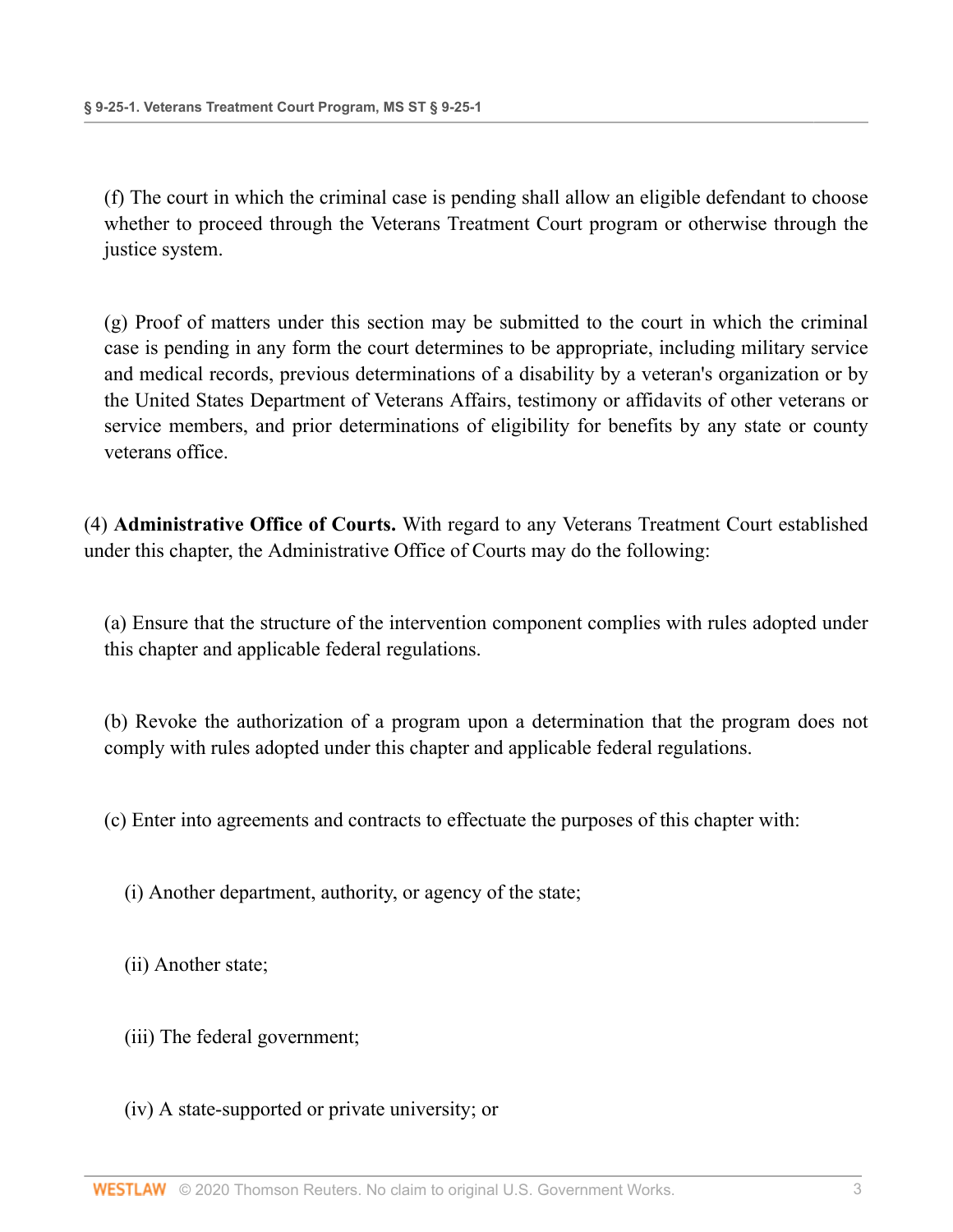(v) A public or private agency, foundation, corporation, or individual.

(d) Directly, or by contract, approve and certify any intervention component established under this chapter.

(e) Require, as a condition of operation, that each veterans court created or funded under this chapter be certified by the Administrative Office of Courts.

(f) Adopt rules to implement this chapter.

(5) **State Intervention Court Advisory Committee.** (a) The State Intervention Court Advisory Committee shall be responsible for developing statewide rules and policies as they relate to Veterans Treatment Court programs.

(b) The State Intervention Court Advisory Committee may also make recommendations to the Chief Justice, the Director of the Administrative Office of Courts and state officials concerning improvements to Veterans Treatment Court policies and procedures.

(c) The State Intervention Court Advisory Committee shall act as an arbiter of disputes arising out of the operation of Veterans Treatment Court programs established under this chapter and make recommendations to improve the Veterans Treatment Court programs.

(6) **Funding for Veterans Treatment Courts.** (a) All monies received from any source by the Veterans Treatment Court program shall be accumulated in a fund to be used only for Veterans Treatment Court purposes. Any funds remaining in this fund at the end of the fiscal year shall not lapse into the General Fund, but shall be retained in the Veterans Treatment Court fund for the funding of further activities by the Veterans Treatment Court program.

(b) A Veterans Treatment Court program may apply for and receive the following: